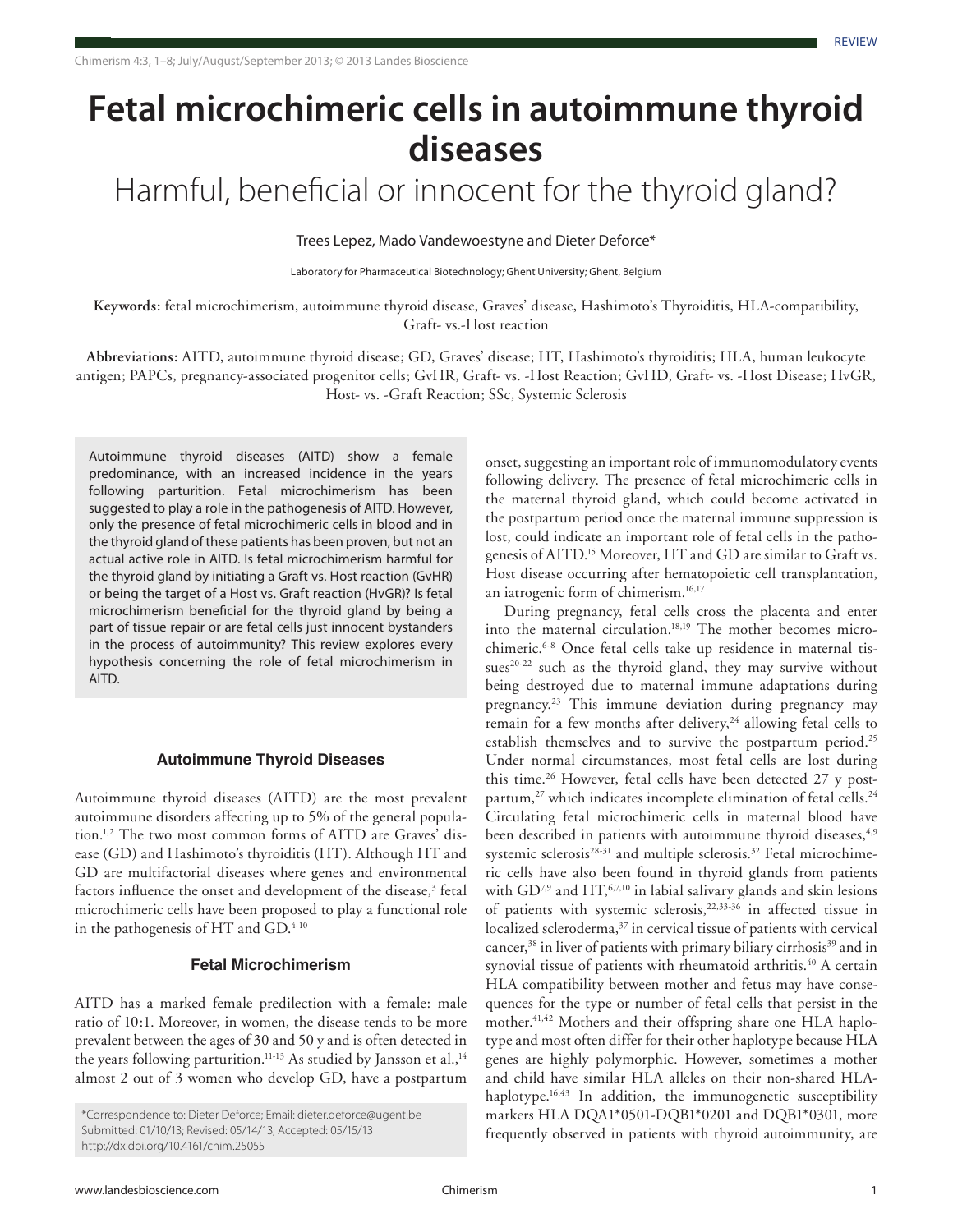| <b>Author</b>                      | (Autoimmune) Thyroid<br><b>Disease or Healthy</b>                     | <b>Biological material</b>          | <b>Technique</b>                                 | % of women positive<br>for fetal cells (n/total) | Number of fetal cells/number of<br>maternal cells |
|------------------------------------|-----------------------------------------------------------------------|-------------------------------------|--------------------------------------------------|--------------------------------------------------|---------------------------------------------------|
| Lepez et al. <sup>4</sup>          | <b>HT</b>                                                             | Blood                               | FISH and repeated<br><b>FISH</b>                 | 100% (7/7)                                       | 7-11/1,000,000                                    |
|                                    | GD                                                                    |                                     |                                                  | 100% (4/4)                                       | 14-29/1,000,000                                   |
|                                    | Healthy                                                               |                                     |                                                  | 90% (9/10)                                       | $0 - 5/1,000,000$                                 |
| Renne et al. <sup>7</sup>          | <b>HT</b>                                                             | Paraffin-embedded<br>thyroid tissue | <b>FISH</b>                                      | 60% (15/25)                                      | 1-6/section, CD45+ (no thyrocytes)                |
|                                    | GD                                                                    |                                     |                                                  | 40% (6/15)                                       | <b>ND</b>                                         |
|                                    | Thyroid adenoma                                                       |                                     |                                                  | $22\% (2/9)$                                     | <b>ND</b>                                         |
| Klintschar et<br>al. <sup>6</sup>  | <b>HT</b>                                                             | Paraffin-embedded<br>thyroid tissue | qualitative PCR SRY<br>and Amelogenin            | 47% (8/17)                                       | <b>ND</b>                                         |
|                                    | Nodular goiter                                                        |                                     |                                                  | 4% (1/25)                                        | <b>ND</b>                                         |
| Klintschar et<br>al. <sup>10</sup> | <b>HT</b>                                                             | Paraffin-embedded<br>thyroid tissue | qualitative PCR of<br>DYS14 of Y chromo-<br>some | 38% (8/21)                                       | 15-4900/100,000                                   |
|                                    | Multinodular goiter                                                   |                                     |                                                  | 5% (1/18)                                        | 182/100,000                                       |
|                                    | Healthy                                                               |                                     |                                                  | $0\% (0/17)$                                     | <b>ND</b>                                         |
| Ando et al. <sup>9</sup>           | GD                                                                    | Paraffin-embedded<br>thyroid tissue | PCR-ELISA SRY                                    | 20% (4/20)                                       | <b>ND</b>                                         |
|                                    | Thyroid adenoma                                                       |                                     |                                                  | $0\%$ (0/6)                                      | <b>ND</b>                                         |
|                                    | GD                                                                    | Fresh-frozen thyroid<br>tissue      |                                                  | 85% (6/7)                                        | 14-295/100,000                                    |
|                                    | Thyroid adenoma                                                       |                                     |                                                  | $25\%$ (1/4)                                     | 17/100,000                                        |
|                                    | GD                                                                    | Blood                               |                                                  | 47% (8/17)                                       | 1-10/100,000                                      |
|                                    | Healthy                                                               |                                     |                                                  | 28% (4/14)                                       | 1-87/100,000                                      |
|                                    | Polycystic ovary syn-<br>drome never pregnant                         |                                     |                                                  | $0\% (0/16)$                                     | 0/100,000                                         |
| Srivatsa et al. <sup>8</sup>       | Various thyroid disor-<br>ders, without docu-<br>mented male children | Paraffin-embedded<br>thyroid tissue | <b>FISH</b>                                      | 44% (4/9)                                        | 1-165/section, individual or in<br>cluster        |
|                                    | Various thyroid disor-<br>ders, with male children                    |                                     |                                                  | 63% (12/20)                                      |                                                   |
|                                    | <b>Healthy controls</b>                                               |                                     |                                                  | $0\%$ (0/8)                                      | <b>ND</b>                                         |
|                                    |                                                                       |                                     |                                                  |                                                  |                                                   |

#### **Table 1.** Studies describing fetal microchimerism in AITD

ND, not determined.

also more common in patients of mother-child pairs with fetal microchimerism.44

During pregnancy, fetal trophoblasts, nucleated erythrocytes, T and B lymphocytes, monocytes, natural killer (NK) cells and hematopoietic progenitor cells (CD34<sup>+</sup> or CD34<sup>+</sup>CD38<sup>+</sup> cells) have been detected in the maternal circulation.<sup>27,45</sup> Fetal cells in pregnant mice express both progenitor and differentiated cell markers.46 To persist after delivery, fetal microchimeric cells must have the ability for long-term engraftment in the maternal host and therefore must share properties with stem cells, such as unlimited self-renewal ability and plasticity for multilineage differentiation.<sup>47</sup> These cells were termed pregnancy-associated progenitor cells (PAPCs).20 Many authors described the transfer of fetal hematopoietic progenitor cells,<sup>27,48</sup> fetal mesenchymal stem cells<sup>49,50</sup> or endothelial progenitor cells<sup>51</sup> to the mother. They can represent a long-term reservoir of stem cells with multilineage potential.47,52

**Fetal microchimerism in AITD.** Fetal cells have shown to be more common in thyroid glands<sup>6-10</sup> and in blood<sup>4,9</sup> of patients with AITD compared with healthy controls or patients with an benign adenoma or nodular goiter. Results of these studies are shown in Table 1. However, as shown by Ando et al.,<sup>9</sup> data obtained on paraffin-embedded tissue are difficult to compare

with data obtained on fresh-frozen material as paraffin-embedded tissue is subject to DNA-fragmentation. Moreover, techniques used to study fetal microchimerism, Fluorescence in situ Hybridization (FISH), qualitative and quantitative PCR, have different sensitivities influencing the results of the studies.<sup>5,9</sup>

In patients without history of male full-term pregnancy, male microchimerism has been found in blood and in the thyroid gland.9,53 Abortion or undetected miscarriage can however also lead to microchimerism as transfer of microchimeric cells starts at the fourth week of pregnancy.<sup>54</sup> Studies investigating the occurrence of unrecognized miscarriages have reported that the rate of pregnancy loss prior to the first missed period is approximately 22-30%.<sup>55</sup> Moreover, other sources of microchimerism, natural and iatrogenic, have been described. Not only do fetal cells cross the placenta and enter into the maternal circulation during pregnancy, but due to a bidirectional transfer between the mother and the fetus, maternal cells can also enter the fetal circulation. The latter has been described in tissues of patients with different diseases such as type 1 diabetes.<sup>56-58</sup> Other naturally acquired sources of microchimerism include by fetofetal transfer from an undetected vanishing twin,<sup>59</sup> or possibly from an older sibling. Iatrogenic sources of microchimerism include blood transfusion and organ transplantation.<sup>60</sup> Results of studies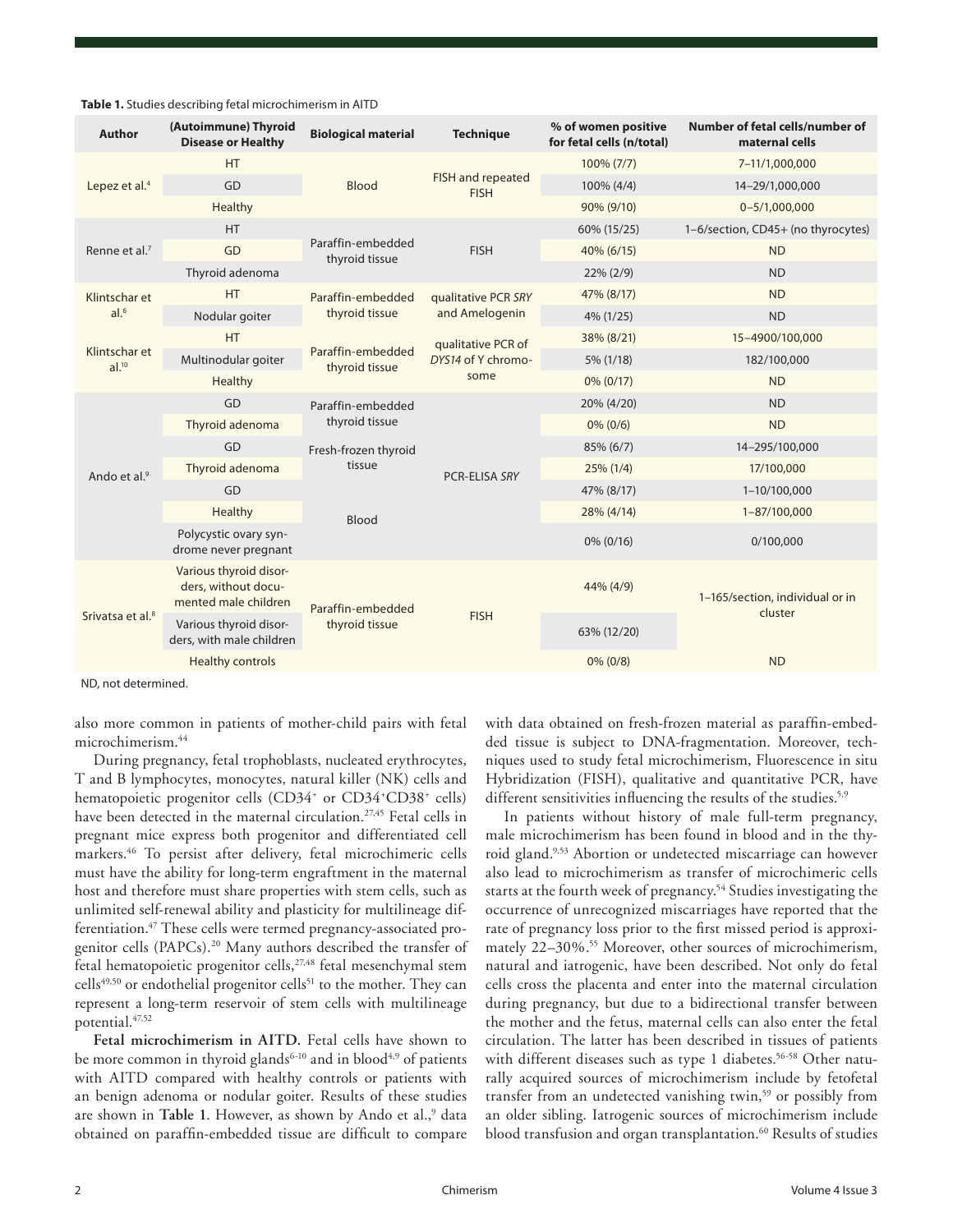describing fetal microchimerism in AITD must therefore be interpreted carefully.

**Fetal microchimerism: harmful, beneficial or innocent for the thyroid gland?** The consequences of long-term persistence of fetal microchimerism are difficult to assess to date. As fetal microchimerism in peripheral blood is an almost universal finding during normal pregnancy<sup>61</sup> and during the postpartum period,<sup>4,42</sup> the presence of fetal cells in the circulation does not indicate an aberrant immune response by the mother. An actual active role of fetal cells in autoimmune diseases has not yet been proven, only the presence of these cells in tissues affected by the disease. The mechanism that attracts fetal cells to migrate into the maternal thyroid gland has not yet been studied. Cytokines, chemokines, and adherent factors may be involved.26

There are a number of potential mechanisms by which fetal immune and non-immune cells may influence the autoimmune status of the mother. Harmful, beneficial as well as innocent effects have been assigned to the long-term persistence of fetal microchimeric cells.<sup>62</sup> In a harmful way, fetal cells can cause autoimmune thyroid disease by initiating a Graft vs. Host Reaction (GvHR), or the maternal host can initiate a Host vs. Graft Reaction (HvGR) against intrathyroidal fetal cells. In a beneficial way, fetal cells can offer help in tissue repair. Another hypothesis suggests that fetal cells are just present in the thyroid gland as innocent bystanders.

# **Harmful**

It is possible that fetal cells themselves play an active role in determining the maternal immune repertoire. Postpartum, fetal immune cells can interact with maternal cells and may initiate the onset of postpartum AITD.15,63 Presence of fetal cells in the thyroid gland, <sup>6-10</sup> where the autoimmune reaction is taking place, supports this hypothesis.

Fetal cells could act as effector cells initiating a GvHR (hypothesis 1) or could be target of an HvGR (hypothesis 2). After delivery, when placental immune suppression is lost, fetal immune cells may become activated and initiate an autoimmune reaction based on HLA discrepancies. The activation of fetal immature T cells, monocytes, macrophages and NK cells and the production of inflammatory cytokines and chemokines are believed to initiate the autoimmune disease (hypothesis 1).<sup>30,34</sup> Alternatively, fetal cells could be recognized as partially alloimmune and give rise to an autoimmune reaction by a direct response of the maternal cells to the fetal cells or by molecular mimicry between fetal antigens and intrathyroidal maternal antigens (hypothesis 2).17,64,65

**Hypothesis 1: microchimerism induces a graft vs. host reaction (GvHR).** During pregnancy, circulating fetal cells do not initiate disease, which indicates the success of placental immune suppression. After pregnancy, once maternal tolerance against fetal cells is lost,<sup>15</sup> fetal cells could become activated due to an unknown factor. Triggers can be viral or bacterial agents, drugs or abnormal tissue proteins.<sup>66</sup> Accumulating evidence suggests that these activated fetal microchimeric cells initiate a local immune GvHR. Similarities between autoimmune diseases and Graft vs. Host Disease (GvHD) suggest a functional role for fetal microchimerism to initiate a GvHR resulting in AITD.

To be able to initiate a GvHR, three conditions must be fulfilled. $67$  First of all, fetal cells have to be present at the site of the immune reaction. As fetal cells have already been detected in blood<sup>4,9</sup> and thyroid glands of patients with AITD,<sup>6-10</sup> this condition is fulfilled. Second, the microchimeric cells must be immunologically competent T or B cells. In blood of patients with HT, mainly fetal CD8<sup>+</sup> cytotoxic T cells were detected.<sup>4</sup> In our opinion, these fetal cytotoxic T cells could cause cell death leading to hypothyroidism.<sup>68</sup> In patients with GD, the majority of fetal cells was found in the B cell fraction.<sup>4</sup> These B cells could possibly be activated by fetal CD4+ T cells, also detected in the blood of these patients. From our point of view, it can be presumed that fetal thyroid-reactive T cells could cause activation of thyrotropin receptor-reactive B cells, secreting TSHR-stimulating antibodies causing hyperthyroidism.68 Thyroid auto-antibodies have already been described in blood.<sup>69</sup> These mechanisms are illustrated in **Figure 1**, upper left.

Even fetal progenitor cells have been shown in maternal blood and tissues subject to autoimmunity.20,27,70 It is possible that these progenitor cells develop in the maternal thymus and bone marrow into respectively functional T and B cells, as shown in mice, $71$  and migrate into the maternal thyroid gland where they start an immune reaction. However, some level of histocompatibility is necessary to survive positive and negative selection in the thymus and periphery. In systemic sclerosis (SSc), HLA compatibility between mother and fetus has already been shown, $^{42}$  as well as fetal CD3+ T cells $^{34}$  and CD4+ T cells.28 It is possible that a mother is heterozygote for certain HLA loci and fetal cells homozygote, upon which fetal cells will be tolerated by the mother, while the fetus may recognize the non-shared haplotype and starts an immune reaction against maternal cells.

Third, microchimeric cells must recognize the cells of the host as foreign. In patients with SSc, in contrast to controls, CD28 stimulation of peripheral blood mononuclear cells caused an increase in the amount of fetal cells.29 T cell clones have been isolated from female patients with SSc which turned out to be self-reactive and appeared to be male in origin. These clones produced higher concentrations of IL-4 than control clones did.<sup>36</sup> These results suggest that the fetal cells were immunologically active and able to proliferate, and that one of the immune targets of these fetal immune cells were maternal antigens. This has to be confirmed for AITD.

An argument against this hypothesis is the low concentration of the fetal cells in the maternal circulation,<sup>4,6</sup> and that only a part of all patients with AITD show microchimerism in their thyroid gland.6-10 In patients who appear to be negative however, it is possible that fetal microchimeric cells are not detectable by the methods used, that microchimeric cells originate from another (natural or iatrogenic) source or that the clinical context of the studied samples is not properly described. It is also possible that only female fetal cells, provoking the immune reaction, are present.<sup>6</sup> Our study of microchimerism in blood of patients with AITD however, showed fetal cells in all patients with an AITD.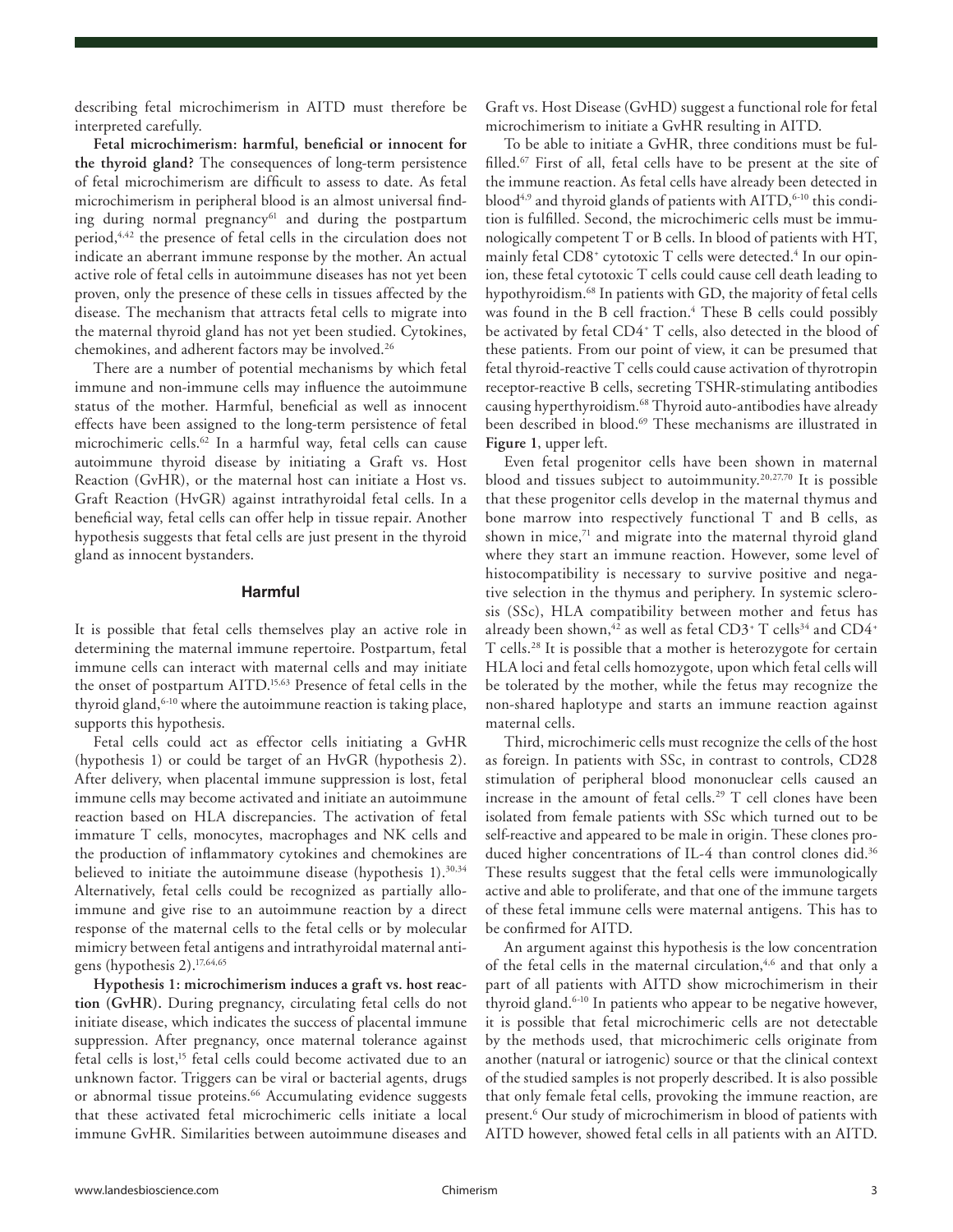

Fiqure 1. Potential mechanisms of harmful (red), beneficial (green) and innocent (blue) microchimerism in the thyroid gland.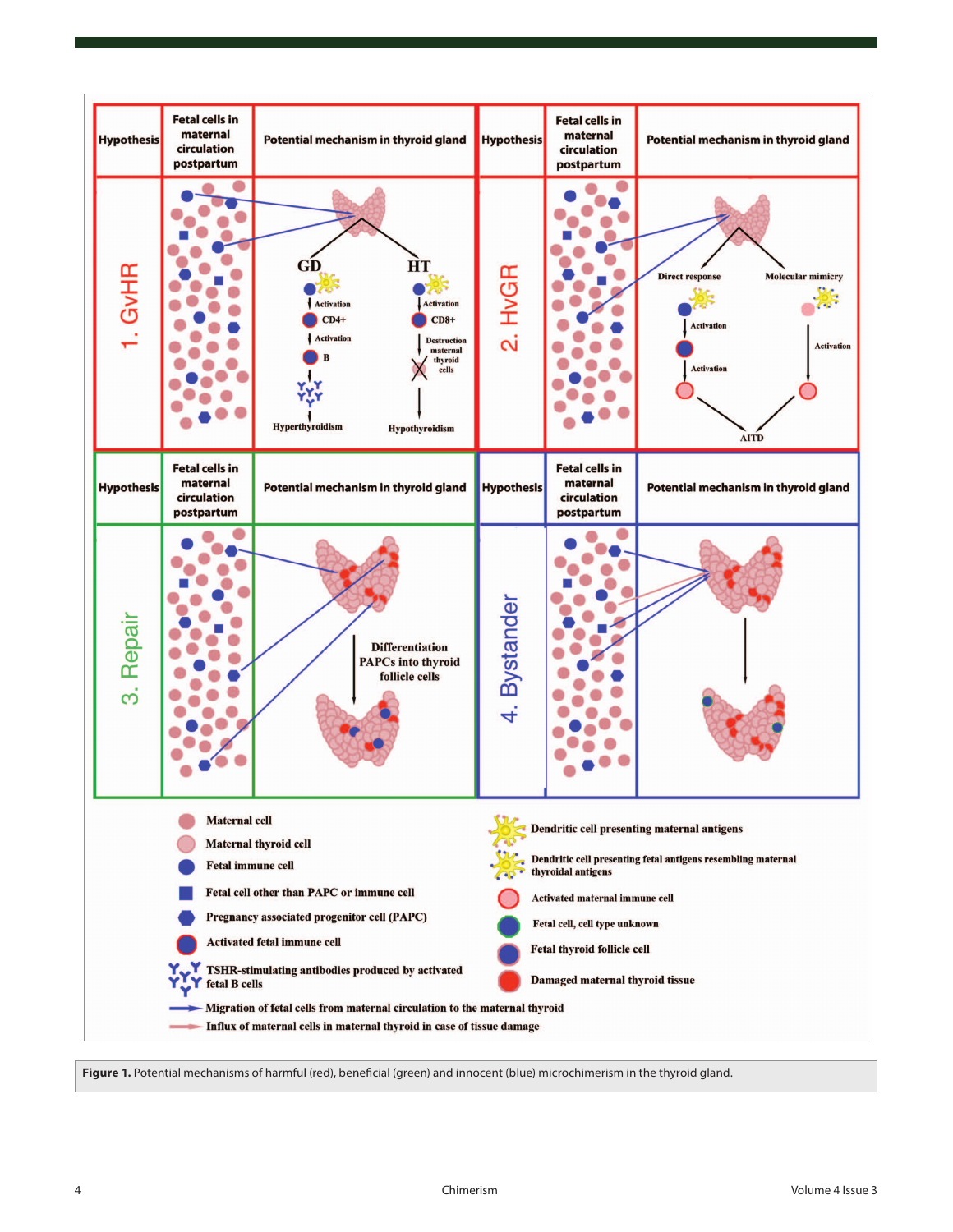Taken together, these data suggest a potential role of fetal cells in the pathogenesis of AITD.<sup>4,6</sup>

**Hypothesis 2: microchimerism induces a host vs. graft reaction (HvGR).** Alternatively, fetal cells could initiate AITD by being the target of a HvGR.<sup>17</sup> Fetal microchimeric cells have to be recognized by the mother as foreign. Because fetal cells contain paternal genes, the cells are semi-foreign to the mother. After delivery, once the immune tolerance mechanisms of the mother are no longer present, maternal cells may react against the paternal antigens of the intrathyroidal microchimeric cells.<sup>6,8,10</sup> Maternal cells could induce an immune reaction by a direct response to microchimeric cells or by cross-reactivity due to molecular mimicry,72 both illustrated in **Figure 1**, upper right.

In case of a direct response to microchimeric cells, fetal cells can initiate a GvHR against maternal antigens upon which intrathyroidal maternal autoreactive T cells become activated which eventually leads to the maternal cells causing damage to the tissue. Another possibility is that fetal antigen presenting cells present maternal antigens to maternal immune cells resulting in an immune reaction from the mother against her own cells.<sup>25</sup> In molecular mimicry, maternal cells start an immune reaction against fetal antigens, but due to similarities between fetal antigens and maternal thyroidal self-antigens, autoimmunity to the thyroid occurs.72

Evidence for this HvGR hypothesis is shown in morphea, or localized scleroderma, where fetal microchimeric cells were mainly displaying an antigen-presenting role as B cells and dendritic cells.<sup>37</sup> In addition to this study, the maternal immune system is directly responsive to fetal cells since the level of microchimeric cells seems dependent on the level of fetal-maternal compatibility, at least in animal models.<sup>73</sup>

#### **Beneficial**

An argument against a harmful role of microchimeric cells is the fact that fetal cells have also been detected in healthy women without signs of autoimmunity.<sup>7,8,43</sup> Male cells have been detected in thyroid, lung, lymph node and skin in women with sons and in kidney, liver and heart in women with and without sons.<sup>74</sup> In the latter part, an unrecognized miscarriage of a male fetus could have been occurred. Presence of fetal microchimeric cells in affected and healthy women suggests that these cells do not play a direct role in triggering maternal autoimmune disorders. Instead of causing an autoimmune reaction, they could be a part of tissue repair.

**Hypothesis 3: microchimeric cells repair injured tissue.** Beneficial microchimerism has mainly been described in cases of tissue repair in cancer.<sup>38,75,76</sup> The first study on fetal microchimerism in cancer was performed by Cha et al.<sup>38</sup> In this study, male cells were detected in cervical tissue of patients with cervical cancer. However, Gadi et al.77 were the first to make an association between the presence of fetal microchimerism and the influence of pregnancy in breast cancer. As breast cancer was less prevalent in parous women compared with nulliparous women, fetal microchimeric cells may reduce the risk of developing breast cancer. Also, fetal microchimerism was less present in peripheral blood of women with breast cancer than in healthy women.<sup>77</sup> According to Dubernard et al.,78 fetal cells are recruited from the peripheral blood into the damaged tissue to repair it if malignancies are developed during pregnancy. Fetal microchimerism has also been investigated in thyroid cancer, cervical cancer, lung cancer and melanoma.<sup>8,38,75,76,79,80</sup> The proposed role of fetal microchimerism in cancer has been a beneficial one, although a role in disease progression has also been considered as contributing to lymphangiogenesis or tumor growth.<sup>80</sup> In mice, fetal progenitor cells participate in inflammation and angiogenesis during wound healing.<sup>81</sup>

If fetal cells do have a function in tissue regeneration, two conditions must be fulfilled: they have to migrate to the damaged area and they have to show plasticity. During pregnancy, fetal progenitor cells have been detected in maternal blood and tissues.23,27 They are capable of engrafting into maternal bone marrow.50 After pregnancy, fetal microchimeric cells expressing tissue specific markers have been found in maternal tissues, both healthy and affected.<sup>74</sup> In humans, fetal hepatocytes,<sup>20,82,83</sup> cardiomyocytes,<sup>21</sup> endothelial cells, bone and cartilage<sup>40</sup> and intestinal epithelium<sup>20</sup> have been detected. In animal models, fetal hepatocytes,<sup>84</sup> kidney tubular epithelium,<sup>84</sup> neurons<sup>85</sup> and glia,<sup>86</sup> and cardiomyocytes<sup>87</sup> have been detected. These data suggest that fetal progenitor cells are capable of differentiating into tissue specific mature cells within injured maternal organs.<sup>20,88</sup> The diversity of cell types into which microchimeric cells can apparently differentiate, suggests that a very early stem cell type is involved, the pregnancy-associated progenitor cells  $(PAPCs)$ .  $20,47$ 

In patients with multinodular goiter, fetal epithelial cells were detected. 14% to 60% of these cells stained positively with cytokeratin, a marker of epithelial differentiation.<sup>20</sup> Fetal microchimeric cells were also observed in thyroid glands of patients with various thyroid disorders, such as adenoma and thyroid carcinoma, but were absent in necropsy specimens from normal thyroid glands. Fetal cells were detected both individually and in clusters. In one patient with a progressively enlarging goiter, fully differentiated male thyroid follicles closely attached to and indistinguishable from the rest of the thyroid were observed.<sup>8</sup> In some patients with papillary thyroid cancer, fetal microchimeric cells were detected in tumor tissue as single cells or in clusters.75 Presence of microchimeric progenitor cells in the adult thyroid gland could be a potential source for tissue regeneration, <sup>64,89</sup> as shown in **Figure 1**, lower left. In women with papillary thyroid cancer, the prevalence of male DNA was reduced in peripheral blood compared with healthy women.<sup>89</sup> As in other cancers, the specific homing to the injured tissue may explain their reduced number in maternal peripheral blood.

Adapting the phenotype of the cells in the maternal tissue is however not sufficient to dedicate a role in tissue repair as its function has not yet been proven. Moreover, it can be hypothesized that after successful repair by chimeric cells, a HvGR to these microchimeric cells could still be induced at a later time, if an altered immunological response occurs.<sup>72</sup>

# **Innocent**

**Hypothesis 4: microchimeric cells as 'innocent bystanders'.** A fourth hypothesis suggests that fetal microchimeric cells are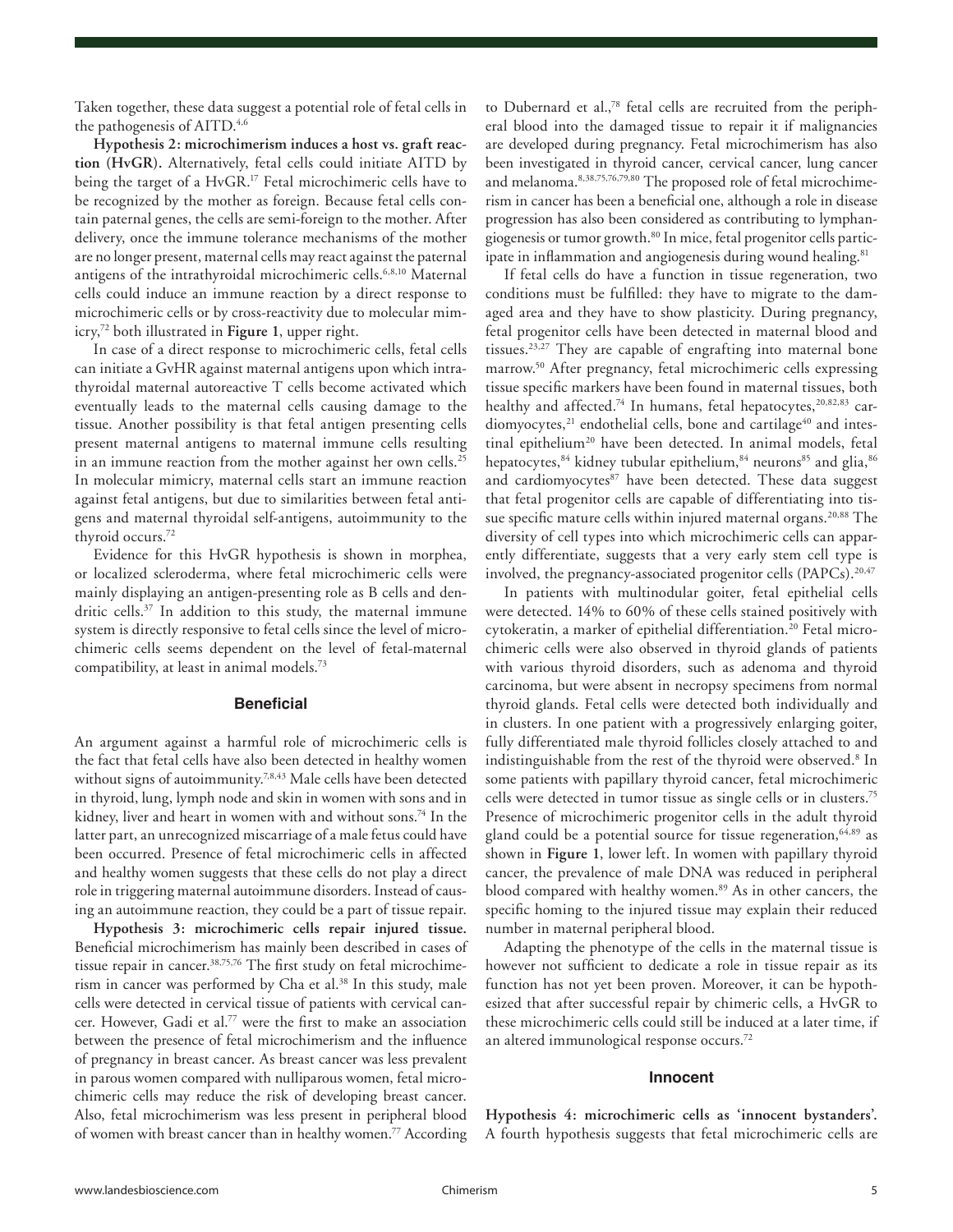innocent bystanders and do not participate in triggering or exacerbating AITD.<sup>3</sup>

It seems that a disease activity threshold is necessary for the significant detection of fetal microchimeric cells, suggesting that their presence is a consequence and not a cause of the disease.  $47,52$ It is possible that the microchimeric cells are equally distributed throughout the body. If tissue damage occurs, fetal cells will be attracted due to inflammatory infiltrates and the level of microchimerism in the diseased tissue will be higher compared with that of the healthy tissue, which would imply that there is no relation to the pathogenesis of the disease itself.72 The relationship between inflammation and the presence of microchimerism could be indicative of this theory.<sup>90</sup> Fetal intrathyroidal cells, even immune cells, could therefore be a reflection of an ongoing local immune reaction without active participation.<sup>91</sup> Due to damage to the blood vessels, fetal cells could leak out into the damaged tissue without having an active role in tissue damage or repair.54 This has been shown in **Figure 1**, lower right. Because pregnancy is very common and autoimmune diseases are quite rare, it is likely that only certain subsets of microchimeric cells have pathogenic potential, while most of them are only innocent bystanders.

An argument in favor of this hypothesis is the fact that three large epidemiological community-based studies failed to demonstrate an association between pregnancy, parity, abortion, and the presence of thyroid autoantibodies or thyroid dysfunction.<sup>92-94</sup>

#### **References**

- 1. Szyper-Kravitz M, Marai I, Shoenfeld Y. Coexistence of thyroid autoimmunity with other autoimmune diseases: friend or foe? Additional aspects on the mosaic of autoimmunity. Autoimmunity 2005; 38:247-55; PMID:16126513; http://dx.doi. org/10.1080/08916930500050194.
- 2. Jacobson EM, Tomer Y. The CD40, CTLA-4, thyroglobulin, TSH receptor, and PTPN22 gene quintet and its contribution to thyroid autoimmunity: back to the future. J Autoimmun 2007; 28:85-98; PMID:17369021; http://dx.doi.org/10.1016/j. jaut.2007.02.006.
- 3. Saranac L, Zivanovic S, Bjelakovic B, Stamenkovic H, Novak M, Kamenov B. Why is the thyroid so prone to autoimmune disease? Horm Res Paediatr 2011; 75:157-65; PMID:21346360; http://dx.doi. org/10.1159/000324442.
- 4. Lepez T, Vandewoestyne M, Hussain S, Van Nieuwerburgh F, Poppe K, Velkeniers B, et al. Fetal microchimeric cells in blood of women with an autoimmune thyroid disease. PLoS One 2011; 6:e29646; PMID:22216337; http://dx.doi.org/10.1371/journal. pone.0029646.
- 5. Lepez T, Vandewoestyne M, Deforce D. Fetal microchimeric cells in blood and thyroid glands of women with an autoimmune thyroid disease. Chimerism 2012; 3:21-3; PMID:22690269; http://dx.doi.org/10.4161/ chim.19615.
- 6. Klintschar M, Schwaiger P, Mannweiler S, Regauer S, Kleiber M. Evidence of fetal microchimerism in Hashimoto's thyroiditis. J Clin Endocrinol Metab 2001; 86:2494-8; PMID:11397845; http://dx.doi. org/10.1210/jc.86.6.2494.

Fetal cells would only be a remnant of pregnancy. In contrast, one case-control study indicated parity as a potential risk for AITD by showing higher thyroid autoantibody levels in women with previous pregnancies compared with non parous women.<sup>95</sup> However, HLA compatibility between fetal and maternal cells might be a more crucial risk factor than the number of pregnancies in the initiation of the autoimmune reaction by fetal microchimeric cells.7

#### **Conclusion**

Microchimerism might have harmful, beneficial or innocent effects for the host depending on a number of factors including the origin of the microchimeric cells, type of cells acquired, tissue environment or type of malignancy. HLA haplotype and degree of differences between mother and child have the potential to affect the balance of beneficial vs. harmful consequences of microchimerism for the recipient.<sup>96</sup> In our opinion, the more fetal cells show similarities with the maternal cells, the more likely they have the potential to start a GvHR once they have been activated by yet undetermined mechanisms.

Whether the higher prevalence of microchimerism in thyroid autoimmunity is mere coincidence or is a marker for immunemediated disease requires further investigation. Further research to characterize the fetal cells detected in blood and tissues is mandatory.

- 7. Renné C, Ramos Lopez E, Steimle-Grauer SA, Ziolkowski P, Pani MA, Luther C, et al. Thyroid fetal male microchimerisms in mothers with thyroid disorders: presence of Y-chromosomal immunofluorescence in thyroid-infiltrating lymphocytes is more prevalent in Hashimoto's thyroiditis and Graves' disease than in follicular adenomas. J Clin Endocrinol Metab 2004; 89:5810-4; PMID:15531546; http://dx.doi. org/10.1210/jc.2004-1049.
- 8. Srivatsa B, Srivatsa S, Johnson KL, Samura O, Lee SL, Bianchi DW. Microchimerism of presumed fetal origin in thyroid specimens from women: a case-control study. Lancet 2001; 358:2034-8; PMID:11755610; http://dx.doi.org/10.1016/S0140-6736(01)07099-4.
- 9. Ando T, Imaizumi M, Graves PN, Unger P, Davies TF. Intrathyroidal fetal microchimerism in Graves' disease. J Clin Endocrinol Metab 2002; 87:3315- 20; PMID:12107242; http://dx.doi.org/10.1210/ jc.87.7.3315.
- 10. Klintschar M, Immel UD, Kehlen A, Schwaiger P, Mustafa T, Mannweiler S, et al. Fetal microchimerism in Hashimoto's thyroiditis: a quantitative approach. Eur J Endocrinol 2006; 154:237-41; PMID:16452536; http://dx.doi.org/10.1530/eje.1.02080.
- 11. Ai J, Leonhardt JM, Heymann WR. Autoimmune thyroid diseases: etiology, pathogenesis, and dermatologic manifestations. J Am Acad Dermatol 2003; 48:641-59, quiz 660-2; PMID:12734493; http:// dx.doi.org/10.1067/mjd.2003.257.
- 12. Prummel MF, Strieder T, Wiersinga WM. The environment and autoimmune thyroid diseases. Eur J Endocrinol 2004; 150:605-18; PMID:15132715; http://dx.doi.org/10.1530/eje.0.1500605.
- 13. Weetman AP. Immunity, thyroid function and pregnancy: molecular mechanisms. Nat Rev Endocrinol 2010; 6:311-8; PMID:20421883; http://dx.doi. org/10.1038/nrendo.2010.46.
- 14. Jansson R, Dahlberg PA, Winsa B, Meirik O, Säfwenberg J, Karlsson A. The postpartum period constitutes an important risk for the development of clinical Graves' disease in young women. Acta Endocrinol (Copenh) 1987; 116:321-5; PMID:3687319.
- 15. Davies TF. The thyroid immunology of the postpartum period. Thyroid 1999; 9:675-84; PMID:10447014; http://dx.doi.org/10.1089/thy.1999.9.675.
- 16. Lambert N, Nelson JL. Microchimerism in autoimmune disease: more questions than answers? Autoimmun Rev 2003; 2:133-9; PMID:12848954; http://dx.doi.org/10.1016/S1568-9972(02)00149-0.
- 17. Nelson JL. Maternal-fetal immunology and autoimmune disease: is some autoimmune disease auto-alloimmune or allo-autoimmune? Arthritis Rheum 1996; 39:191-4; PMID:8849367; http://dx.doi.org/10.1002/ art.1780390203.
- 18. Lo YM, Lau TK, Chan LY, Leung TN, Chang AM. Quantitative analysis of the bidirectional fetomaternal transfer of nucleated cells and plasma DNA. Clin Chem 2000; 46:1301-9; PMID:10973858.
- 19. Burlingham WJ. A lesson in tolerance--maternal instruction to fetal cells. N Engl J Med 2009; 360:1355- 7; PMID:19321873; http://dx.doi.org/10.1056/ NEJMcibr0810752.
- 20. Khosrotehrani K, Johnson KL, Cha DH, Salomon RN, Bianchi DW. Transfer of fetal cells with multilineage potential to maternal tissue. JAMA 2004; 292:75- 80; PMID:15238593; http://dx.doi.org/10.1001/ jama.292.1.75.
- 21. Bayes-Genis A, Bellosillo B, de la Calle O, Salido M, Roura S, Ristol FS, et al. Identification of male cardiomyocytes of extracardiac origin in the hearts of women with male progeny: male fetal cell microchimerism of the heart. J Heart Lung Transplant 2005; 24:2179- 83; PMID:16364868; http://dx.doi.org/10.1016/j. healun.2005.06.003.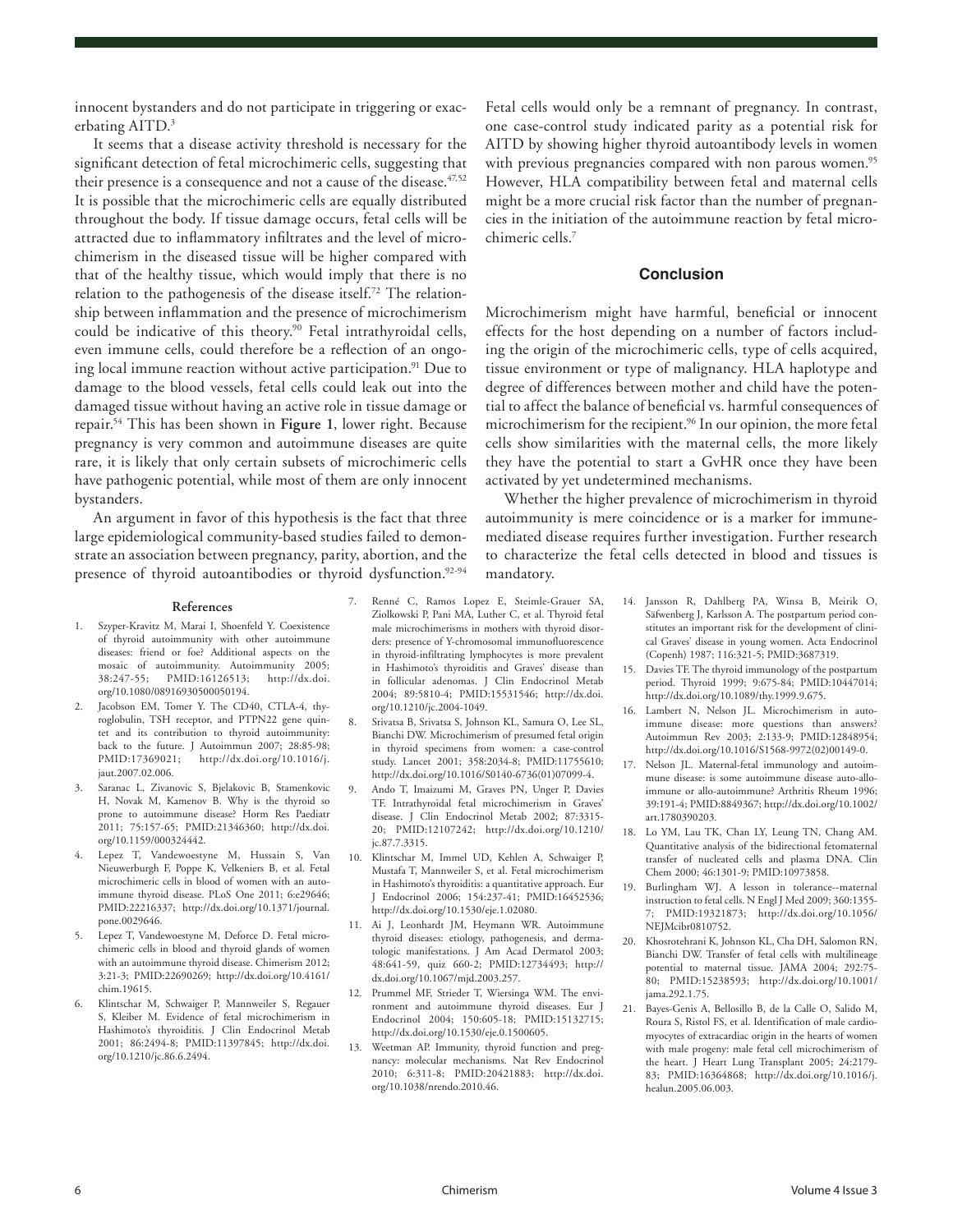- 22. Ohtsuka T, Miyamoto Y, Yamakage A, Yamazaki S. Quantitative analysis of microchimerism in systemic sclerosis skin tissue. Arch Dermatol Res 2001; 293:387- 91; PMID:11686513; http://dx.doi.org/10.1007/ s004030100245.
- 23. O'Donoghue K. Implications of fetal stem cell trafficking in pregnancy. Reviews in Gynaecological and Perinatal Practice 2006; 6:87-98; http://dx.doi. org/10.1016/j.rigapp.2005.11.001.
- 24. Stagnaro-Green A, Roman SH, Cobin RH, el-Harazy E, Wallenstein S, Davies TF. A prospective study of lymphocyte-initiated immunosuppression in normal pregnancy: evidence of a T-cell etiology for postpartum thyroid dysfunction. J Clin Endocrinol Metab 1992; 74:645-53; PMID:1740500; http://dx.doi. org/10.1210/jc.74.3.645.
- 25. Galofré JC. Microchimerism in graves' disease. J Thyroid Res 2012; 2012:724382; PMID:22577597.
- 26. Ando T, Davies TF. Clinical Review 160: Postpartum autoimmune thyroid disease: the potential role of fetal microchimerism. J Clin Endocrinol Metab 2003; 88:2965-71; PMID:12843128; http://dx.doi. org/10.1210/jc.2002-021903.
- 27. Bianchi DW, Zickwolf GK, Weil GJ, Sylvester S, DeMaria MA. Male fetal progenitor cells persist in maternal blood for as long as 27 years postpartum. Proc Natl Acad Sci U S A 1996; 93:705-8; PMID:8570620; http://dx.doi.org/10.1073/pnas.93.2.705.
- 28. Artlett CM, Cox LA, Ramos RC, Dennis TN, Fortunato RA, Hummers LK, et al. Increased microchimeric CD4+ T lymphocytes in peripheral blood from women with systemic sclerosis. Clin Immunol 2002; 103:303-8; PMID:12173305; http://dx.doi. org/10.1006/clim.2002.5222.
- 29. Burastero SE, Galbiati S, Vassallo A, Sabbadini MG, Bellone M, Marchionni L, et al. Cellular microchimerism as a lifelong physiologic status in parous women: an immunologic basis for its amplification in patients with systemic sclerosis. Arthritis Rheum 2003; 48:1109-16; PMID:12687555; http://dx.doi. org/10.1002/art.10888.
- 30. Evans PC, Lambert N, Maloney S, Furst DE, Moore JM, Nelson JL. Long-term fetal microchimerism in peripheral blood mononuclear cell subsets in healthy women and women with scleroderma. Blood 1999; 93:2033-7; PMID:10068676.
- 31. Lambert NC, Pang JM, Yan Z, Erickson TD, Stevens AM, Furst DE, et al. Male microchimerism in women with systemic sclerosis and healthy women who have never given birth to a son. Ann Rheum Dis 2005; 64:845-8; PMID:15550532; http://dx.doi. org/10.1136/ard.2004.029314.
- 32. Bloch EM, Reed WF, Lee TH, Montalvo L, Shiboski S, Custer B, et al. Male microchimerism in peripheral blood leukocytes from women with multiple sclerosis. Chimerism 2011; 2:6-10; PMID:21547029; http:// dx.doi.org/10.4161/chim.15151.
- 33. Aractingi S, Sibilia J, Meignin V, Launay D, Hachulla E, Le Danff C, et al. Presence of microchimerism in labial salivary glands in systemic sclerosis but not in Sjögren's syndrome. Arthritis Rheum 2002; 46:1039- 43; PMID:11953982; http://dx.doi.org/10.1002/ art.10137.
- 34. Artlett CM, Smith JB, Jimenez SA. Identification of fetal DNA and cells in skin lesions from women with systemic sclerosis. N Engl J Med 1998; 338:1186- 91; PMID:9554859; http://dx.doi.org/10.1056/ NEJM199804233381704.
- 35. Sawaya HH, Jimenez SA, Artlett CM. Quantification of fetal microchimeric cells in clinically affected and unaffected skin of patients with systemic sclerosis. Rheumatology (Oxford) 2004; 43:965-8; PMID:15199216; http://dx.doi.org/10.1093/rheumatology/keh211.
- 36. Scaletti C, Vultaggio A, Bonifacio S, Emmi L, Torricelli F, Maggi E, et al. Th2-oriented profile of male offspring T cells present in women with systemic sclerosis and reactive with maternal major histocompatibility complex antigens. Arthritis Rheum 2002; 46:445- 50; PMID:11840447; http://dx.doi.org/10.1002/ art.10049.
- 37. McNallan KT, Aponte C, el-Azhary R, Mason T, Nelson AM, Paat JJ, et al. Immunophenotyping of chimeric cells in localized scleroderma. Rheumatology (Oxford) 2007; 46:398-402; PMID:17085771; http:// dx.doi.org/10.1093/rheumatology/kel297.
- 38. Cha D, Khosrotehrani K, Kim Y, Stroh H, Bianchi DW, Johnson KL. Cervical cancer and microchimerism. Obstet Gynecol 2003; 102:774-81; PMID:14551008; http://dx.doi.org/10.1016/S0029-7844(03)00615-X.
- 39. Fanning PA, Jonsson JR, Clouston AD, Edwards-Smith C, Balderson GA, Macdonald GA, et al. Detection of male DNA in the liver of female patients with primary biliary cirrhosis. J Hepatol 2000; 33:690-5; PMID:11097474; http://dx.doi.org/10.1016/S0168- 8278(00)80297-4.
- 40. Hromadnikova I, Zlacka D, Hien Nguyen TT, Sedlackova L, Zejskova L, Sosna A. Fetal cells of mesenchymal origin in cultures derived from synovial tissue and skin of patients with rheumatoid arthritis. Joint Bone Spine 2008; 75:563-6; PMID:18538621; http:// dx.doi.org/10.1016/j.jbspin.2008.02.004.
- 41. Ando T, Davies TF. Self-recognition and the role of fetal microchimerism. Best Pract Res Clin Endocrinol Metab 2004; 18:197-211; PMID:15157836; http:// dx.doi.org/10.1016/j.beem.2004.03.002.
- 42. Nelson JL, Furst DE, Maloney S, Gooley T, Evans PC, Smith A, et al. Microchimerism and HLA-compatible relationships of pregnancy in scleroderma. Lancet 1998; 351:559-62; PMID:9492775; http://dx.doi. org/10.1016/S0140-6736(97)08357-8.
- 43. Nelson JL. The otherness of self: microchimerism in health and disease. Trends Immunol 2012; 33:421- 7; PMID:22609148; http://dx.doi.org/10.1016/j. it.2012.03.002.
- 44. Lambert NC, Evans PC, Hashizumi TL, Maloney S, Gooley T, Furst DE, et al. Cutting edge: persistent fetal microchimerism in T lymphocytes is associated with HLA-DQA1\*0501: implications in autoimmunity. J Immunol 2000; 164:5545-8; PMID:10820227.
- 45. Aractingi S, Uzan S, Dausset J, Carosella ED. Microchimerism in human diseases. Immunol Today 2000; 21:116-8; PMID:10689298; http://dx.doi. org/10.1016/S0167-5699(99)01580-7.
- 46. Fujiki Y, Johnson KL, Peter I, Tighiouart H, Bianchi DW. Fetal cells in the pregnant mouse are diverse and express a variety of progenitor and differentiated cell markers. Biol Reprod 2009; 81:26-32; PMID:19279322; http://dx.doi.org/10.1095/biolreprod.108.074468.
- 47. Khosrotehrani K, Bianchi DW. Multi-lineage potential of fetal cells in maternal tissue: a legacy in reverse. J Cell Sci 2005; 118:1559-63; PMID:15811948; http:// dx.doi.org/10.1242/jcs.02332.
- 48. Guetta E, Gordon D, Simchen MJ, Goldman B, Barkai G. Hematopoietic progenitor cells as targets for non-invasive prenatal diagnosis: detection of fetal CD34+ cells and assessment of post-delivery persistence in the maternal circulation. Blood Cells Mol Dis 2003; 30:13-21; PMID:12667983; http://dx.doi. org/10.1016/S1079-9796(03)00008-1.
- 49. O'Donoghue K, Choolani M, Chan J, de la Fuente J, Kumar S, Campagnoli C, et al. Identification of fetal mesenchymal stem cells in maternal blood: implications for non-invasive prenatal diagnosis. Mol Hum Reprod 2003; 9:497-502; PMID:12837927; http:// dx.doi.org/10.1093/molehr/gag063.
- 50. O'Donoghue K, Chan J, de la Fuente J, Kennea N, Sandison A, Anderson JR, et al. Microchimerism in female bone marrow and bone decades after fetal mesenchymal stem-cell trafficking in pregnancy. Lancet 2004; 364:179-82; PMID:15246731; http://dx.doi. org/10.1016/S0140-6736(04)16631-2.
- 51. Parant O, Dubernard G, Challier JC, Oster M, Uzan S, Aractingi S, et al. CD34+ cells in maternal placental blood are mainly fetal in origin and express endothelial markers. Lab Invest 2009; 89:915-23; PMID:19488036; http://dx.doi.org/10.1038/labinvest.2009.55.
- 52. Leduc M, Aractingi S, Khosrotehrani K. Fetal-cell microchimerism, lymphopoiesis, and autoimmunity. Arch Immunol Ther Exp (Warsz) 2009; 57:325-9; PMID:19707719; http://dx.doi.org/10.1007/s00005- 009-0044-7.
- 53. Thomas MR, Williamson R, Craft I, Yazdani N, Rodeck CH. Y chromosome sequence DNA amplified from peripheral blood of women in early pregnancy. Lancet 1994; 343:413-4; PMID:7905562; http:// dx.doi.org/10.1016/S0140-6736(94)91248-3.
- 54. Dawe GS, Tan XW, Xiao ZC. Cell migration from baby to mother. Cell Adh Migr 2007; 1:19- 27; PMID:19262088; http://dx.doi.org/10.4161/ cam.1.1.4082.
- 55. Macklon NS, Geraedts JPM, Fauser BC. Conception to ongoing pregnancy: the 'black box' of early pregnancy loss. Hum Reprod Update 2002; 8:333-43; PMID:12206468; http://dx.doi.org/10.1093/ humupd/8.4.333.
- 56. Nelson JL, Gillespie KM, Lambert NC, Stevens AM, Loubiere LS, Rutledge JC, et al. Maternal microchimerism in peripheral blood in type 1 diabetes and pancreatic islet beta cell microchimerism. Proc Natl Acad Sci U S A 2007; 104:1637-42; PMID:17244711; http://dx.doi.org/10.1073/pnas.0606169104.
- 57. Roy E, Leduc M, Guegan S, Rachdi L, Kluger N, Scharfmann R, et al. Specific maternal microchimeric T cells targeting fetal antigens in β cells predispose to auto-immune diabetes in the child. J Autoimmun 2011; 36:253-62; PMID:21414756; http://dx.doi. org/10.1016/j.jaut.2011.02.003.
- 58. Stevens AM, Hermes HM, Kiefer MM, Rutledge JC, Nelson JL. Chimeric maternal cells with tissue-specific antigen expression and morphology are common in infant tissues. Pediatr Dev Pathol 2009; 12:337-46; PMID:18939886; http://dx.doi.org/10.2350/08-07- 0499.1.
- 59. de Bellefon LM, Heiman P, Kanaan SB, Azzouz DF, Rak JM, Martin M, et al. Cells from a vanished twin as a source of microchimerism 40 years later. Chimerism 2010; 1:56-60; PMID:21327048; http:// dx.doi.org/10.4161/chim.1.2.14294.
- 60. Lee TH, Paglieroni T, Ohto H, Holland PV, Busch MP. Survival of donor leukocyte subpopulations in immunocompetent transfusion recipients: frequent long-term microchimerism in severe trauma patients. Blood 1999; 93:3127-39; PMID:10216112.
- 61. Steele CD, Wapner RJ, Smith JB, Haynes MK, Jackson LG. Prenatal diagnosis using fetal cells isolated from maternal peripheral blood: a review. Clin Obstet Gynecol 1996; 39:801-13; PMID:8934032; http:// dx.doi.org/10.1097/00003081-199612000-00009.
- 62. Boyon C, Collinet P, Boulanger L, Rubod C, Lucot JP, Vinatier D. Fetal microchimerism: benevolence or malevolence for the mother? Eur J Obstet Gynecol Reprod Biol 2011; 158:148-52; PMID:21664033; http://dx.doi.org/10.1016/j.ejogrb.2011.05.008.
- 63. Imaizumi M, Pritsker A, Unger P, Davies TF. Intrathyroidal fetal microchimerism in pregnancy and postpartum. Endocrinology 2002; 143:247- 53; PMID:11751616; http://dx.doi.org/10.1210/ en.143.1.247.
- 64. Klonisch T, Drouin R. Fetal-maternal exchange of multipotent stem/progenitor cells: microchimerism in diagnosis and disease. Trends Mol Med 2009; 15:510- 8; PMID:19828378; http://dx.doi.org/10.1016/j.molmed.2009.09.002.
- 65. Miech RP. The role of fetal microchimerism in autoimmune disease. Int J Clin Exp Med 2010; 3:164-8; PMID:20607042.